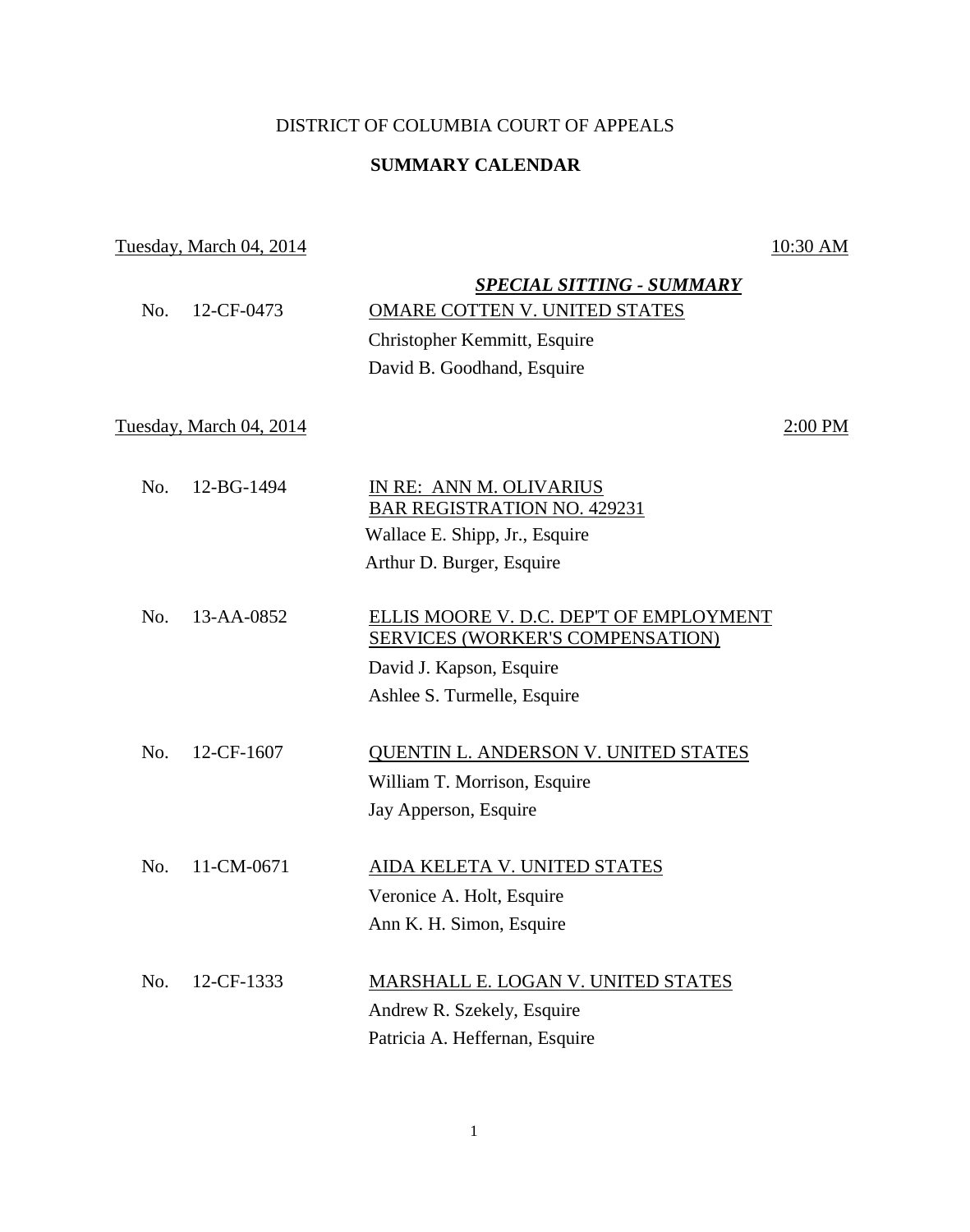| No. | 13-CO-0079                      | DONTAY WELLS V. UNITED STATES                                            |
|-----|---------------------------------|--------------------------------------------------------------------------|
|     |                                 | Dontay Wells, Pro Se                                                     |
|     |                                 | Margaret E. Barr, Esquire                                                |
|     | <u>Thursday, March 06, 2014</u> | 2:00 PM                                                                  |
| No. | 12-CM-0393                      | DIMARIS D. SMITH V. UNITED STATES                                        |
|     |                                 | Tonya L. Fleming, Esquire                                                |
|     |                                 | David C. Rybicki, Esquire                                                |
| No. | 13-CV-0661                      | LENA MOBLEY V. VERON PACK                                                |
|     |                                 | Lena Mobley, Pro Se                                                      |
|     |                                 | Stephanie Barclay, Esquire                                               |
| No. | $13 - AA - 0245$                | RAMON A. KENAN V. ALTERNATIVE SOLUTIONS FOR<br>YOUTH                     |
|     |                                 | Ramon A. Kenan, Pro Se                                                   |
|     |                                 | Mary G. Weidner, Esquire                                                 |
| No. | 13-CV-0553                      | KHADIJA DUMA V. WASHINGTON METROPOLITAN<br><b>AREA TRANSIT AUTHORITY</b> |
|     |                                 | Khadija Duma, Pro Se                                                     |
|     |                                 | Nicholas S. Nunzio, Jr., Esquire                                         |
| No. | 13-PR-0530                      | IN RE: ESTATE OF THAIWRU BRITT; LENA MOBLEY,<br><b>APPELLANT</b>         |
|     |                                 | Lena Mobley, Pro Se                                                      |
|     |                                 | Starlett Alease O' Blenis, Pro Se                                        |
| No. | 12-AA-2046                      | <u>TRACIE WILLIAMS V. D.C. PUBLIC SCHOOLS</u>                            |
|     |                                 | Tracie Williams, Pro Se                                                  |
|     |                                 | Gregory M. Cumming, Esquire                                              |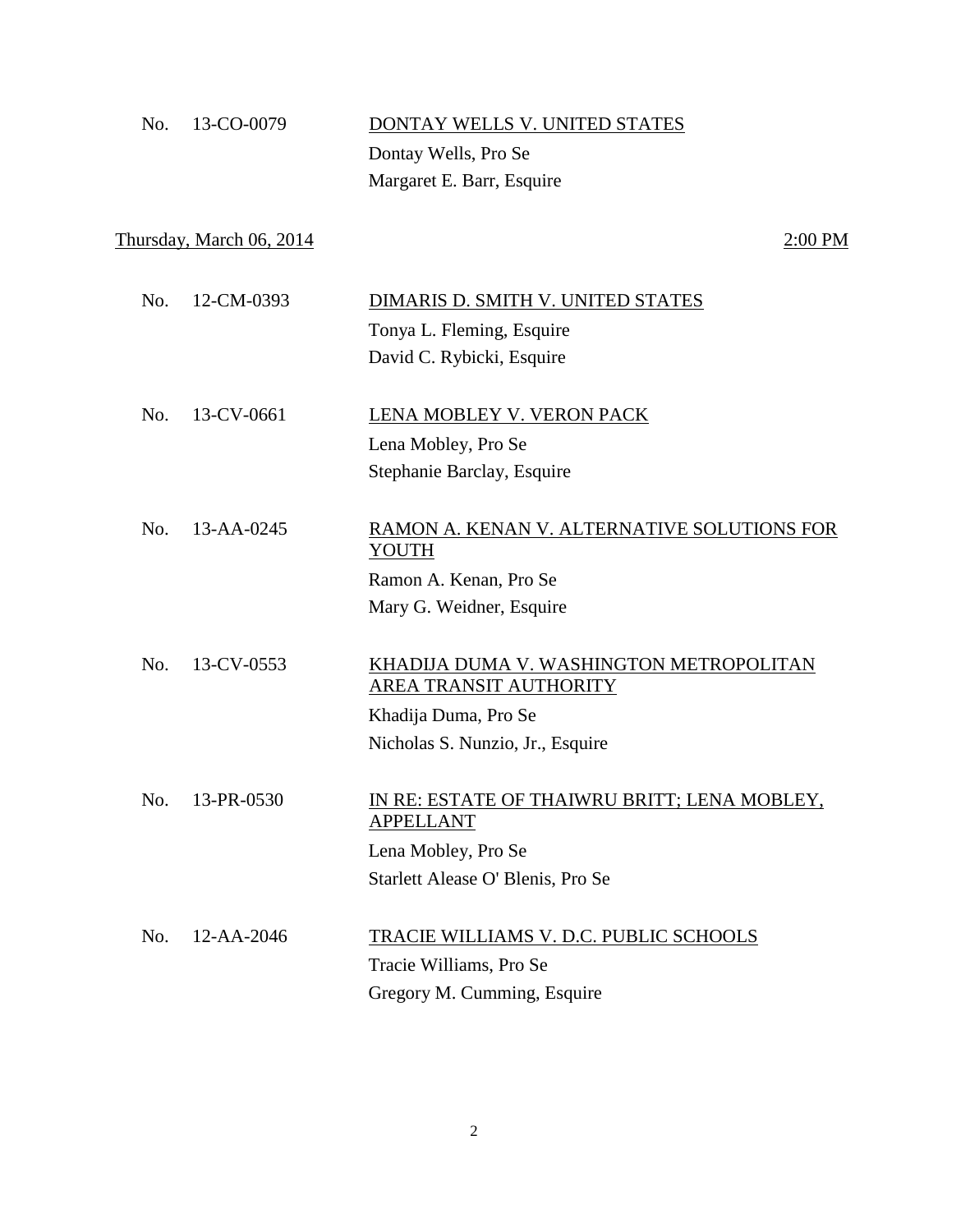| No. | 13-CM-0264 | LINDA WASHINGTON V. UNITED STATES              |
|-----|------------|------------------------------------------------|
|     |            | Judith A. Lovelace, Esquire                    |
|     |            | Clare Putnam Pozos, Esquire                    |
|     |            |                                                |
| No. | 12-CT-1819 | EDDIE ELDRIDGE WEARING V. DISTRICT OF          |
|     |            | <b>COLUMBIA</b>                                |
| No. | 12-CM-1820 | EDDIE ELDRIDGE WEARING V. UNITED STATES        |
| No. | 12-CM-1821 | <b>EDDIE ELDRIDGE WEARING V. UNITED STATES</b> |
|     |            | Stephanie Johnson, Esquire                     |
|     |            | Janice Y. Sheppard, Esquire                    |
|     |            | Sharon A. Sprague, Esquire                     |
|     |            |                                                |
| No. | 12-CM-1975 | HECTER EUCEDA V. UNITED STATES                 |
| No. | 12-CM-1987 | HECTOR EUCEDA V. UNITED STATES                 |
|     |            | Dominic G. Vorv, Esquire                       |
|     |            | Ann K. H. Simon, Esquire                       |
|     |            |                                                |
| No. | 12-CM-1976 | RASHARD PENIOUS V. UNITED STATES               |
|     |            | Lisa Schopler Resnikoff, Esquire               |
|     |            | L. Jackson Thomas, II, Esquire                 |
|     |            |                                                |
| No. | 12-AA-0972 | ERIC H. HAMMOND V D.C. DEP'T OF EMPLOYMENT     |
|     |            | <b>SERVICES</b>                                |
|     |            | Michael J. Kitzman, Esquire                    |
|     |            | L. Edward Funk, Esquire                        |
|     |            |                                                |
| No. | 12-CV-0980 | ANTWAN WILLIAMS, ET AL V. DISTRICT OF          |
|     |            | <b>COLUMBIA</b>                                |
|     |            | John E. Carter, Esquire                        |
|     |            | Carl J. Schifferle, Esquire                    |
|     |            |                                                |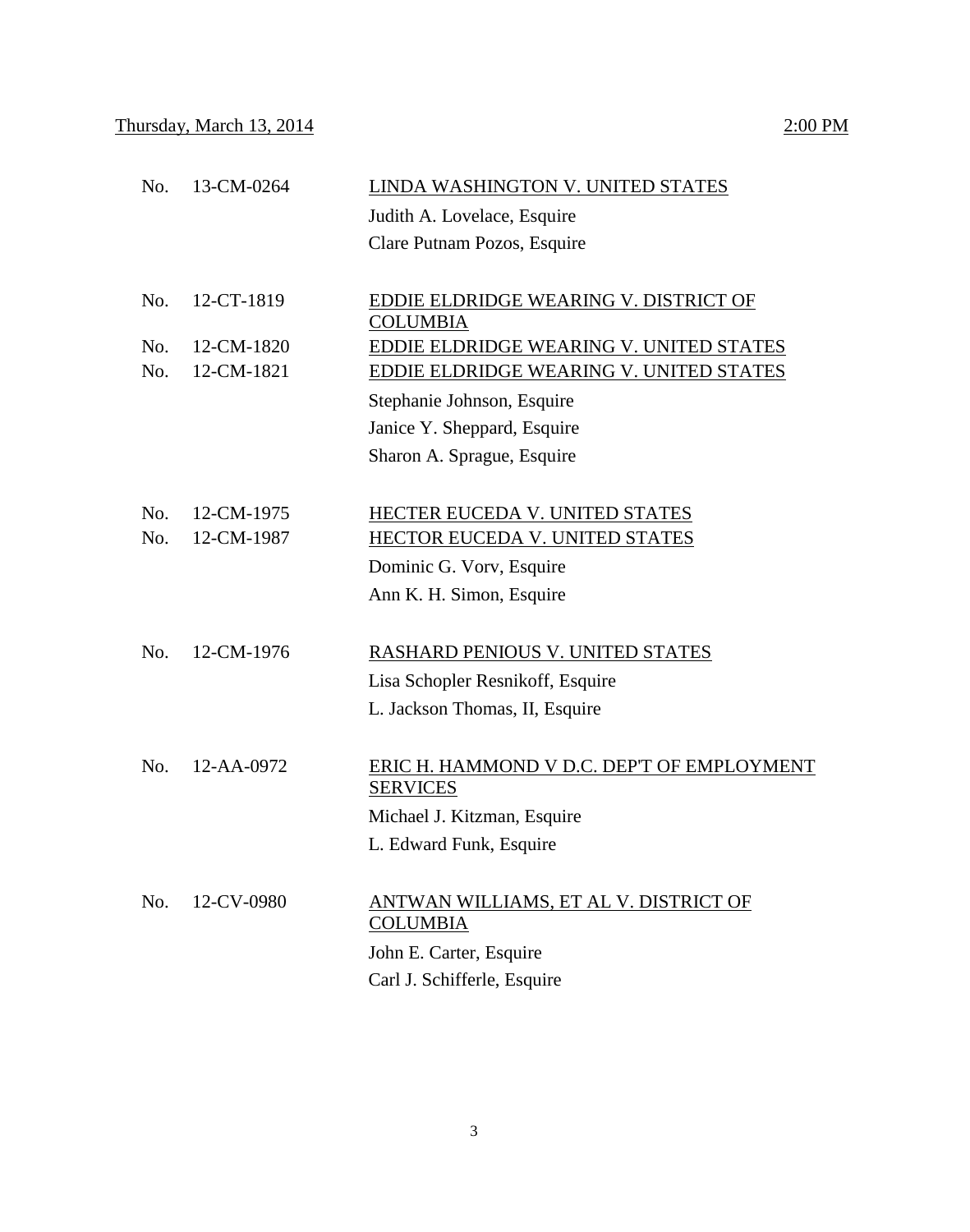| No. | 12-CV-1962              | RANDY MCRAE V. JONG BAE                                         |
|-----|-------------------------|-----------------------------------------------------------------|
|     |                         | Randy McCrae, Pro Se                                            |
|     |                         | Stephen D. Charnoff, Esquire                                    |
| No. | 12-CV-0478              | <b>MYRAN D. JONES, II V. ROSE BROOKS, ET AL</b>                 |
|     |                         | Myan D. Jones, II, Pro Se                                       |
|     |                         | Rose Brooks, Pro Se                                             |
|     |                         | Ayanna Brooks, Pro Se                                           |
| No. | 13-AA-0535              | VIVIANA SANDOVAL V. D.C. DEP'T OF EMPLOYMENT<br><b>SERVICES</b> |
|     |                         | David M. Snyder, Esquire                                        |
|     |                         | James Willett, Esquire                                          |
| No. | 13-CM-0474              | ULYSSES L. GREEN V. UNITED STATES                               |
|     |                         | Thomas Hailu, Esquire                                           |
|     |                         | Jay Apperson, Esquire                                           |
| No. | 13-CF-0095              | ANDREW L. COOPER V. UNITED STATES                               |
|     |                         | Judith A. Lovelace, Esquire                                     |
|     |                         | Clare Putnam Pozos, Esquire                                     |
| No. | 13-CM-0565              | RAFAEL NICKS V. UNITED STATES                                   |
|     |                         | Jeffrey L. Light, Esquire                                       |
|     |                         | Katherine M. Kelly, Esquire                                     |
|     | Tuesday, March 25, 2014 | 2:00 PM                                                         |
|     |                         |                                                                 |
| No. | 12-AA-0691              | SURRENDER GILL V. D.C. DEP'T OF EMPLOYMENT<br><b>SERVICES</b>   |
|     |                         | Raymond M. Hertz, Esquire                                       |
|     |                         | William H. Schladt, Esquire                                     |
|     |                         |                                                                 |